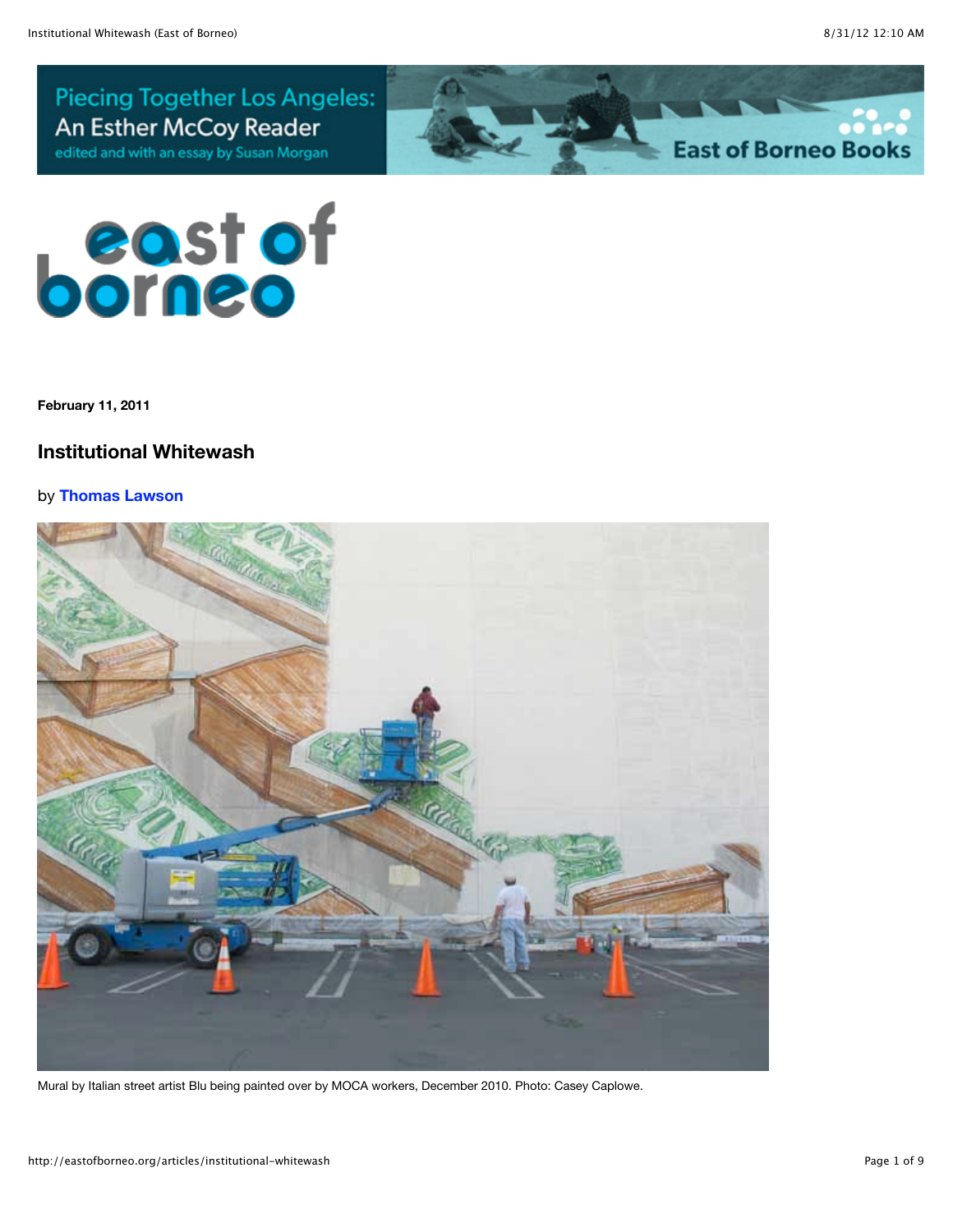In mid-December 2010, the *Los Angeles Times* reported that MOCA director Jeffrey Deitch had ordered that a justcommissioned and not yet completed mural by the Italian street artist Blu be whitewashed to safeguard the sensitivities of the museum's local community. The news sparked some controversy, although it's fair to say it was initially mostly on blogs from the East Coast and further afield and not so much in Los Angeles itself. There are many reasons for this, not least the fading significance of the *Los Angeles Times* since it was bought and eviscerated by the Chicago Tribune Company.

Locals know that the mural never had much of a chance to be seen, not just because the museum moved so quickly to cover it over, but because it was painted on the back of the Geffen building, facing a low-cost parking lot that only operates during the workday, and is screened from a relatively quiet block of Temple Street by a row of trees. This was not something with the high-impact visibility of the digital billboards that do rile local public opinion. **[1](http://eastofborneo.org/articles/institutional-whitewash#footnote-1)** The biggest problem was likely an ambivalence about the meaning of the museum's invitation to Blu in the first place. In a follow-up piece on the *Los Angeles Times* Culture Monster blog, local street-art hero Shepard Fairey was quoted saying, "I think that though MOCA wants to honor the cultural impact of the graffiti/street art movement, it only exists in its purest form in the streets from which it arose." **[2](http://eastofborneo.org/articles/institutional-whitewash#footnote-2)** What Fairey is pointing to is the fact that street artists are guerrilla activists, with no concern for property rights; they take what they can when they can, in order to make their statement, and accept whitewash and bulldozers as part of the landscape. Permanence is not a value, getting the message out is. **[3](http://eastofborneo.org/articles/institutional-whitewash#footnote-3)**

It turned out that MOCA is organizing an exhibition called "Art in the Streets," slated to open in April, for which the Blu mural was to be a kind of teaser. There is to date very little information on this exhibition on the MOCA website, which may indicate a reluctance among the fraternity of street artists to accept the inevitable explanation and contextualization that accompanies any museum exhibition. For this kind of canonization inevitably raises the question: Can an art practice intended to carry a confrontational message, a voice of outrage against the status quo, maintain its authenticity, even its life, when turned into a commodity and safely boxed in the institutional space of the museum? This tension, between artists who intend to make strong political statements in the public sphere and the owners or custodians of the spaces they choose as their platform, has a long history. It is a particularly interesting history in Los Angeles, a city well known for lacking public space and public discourse.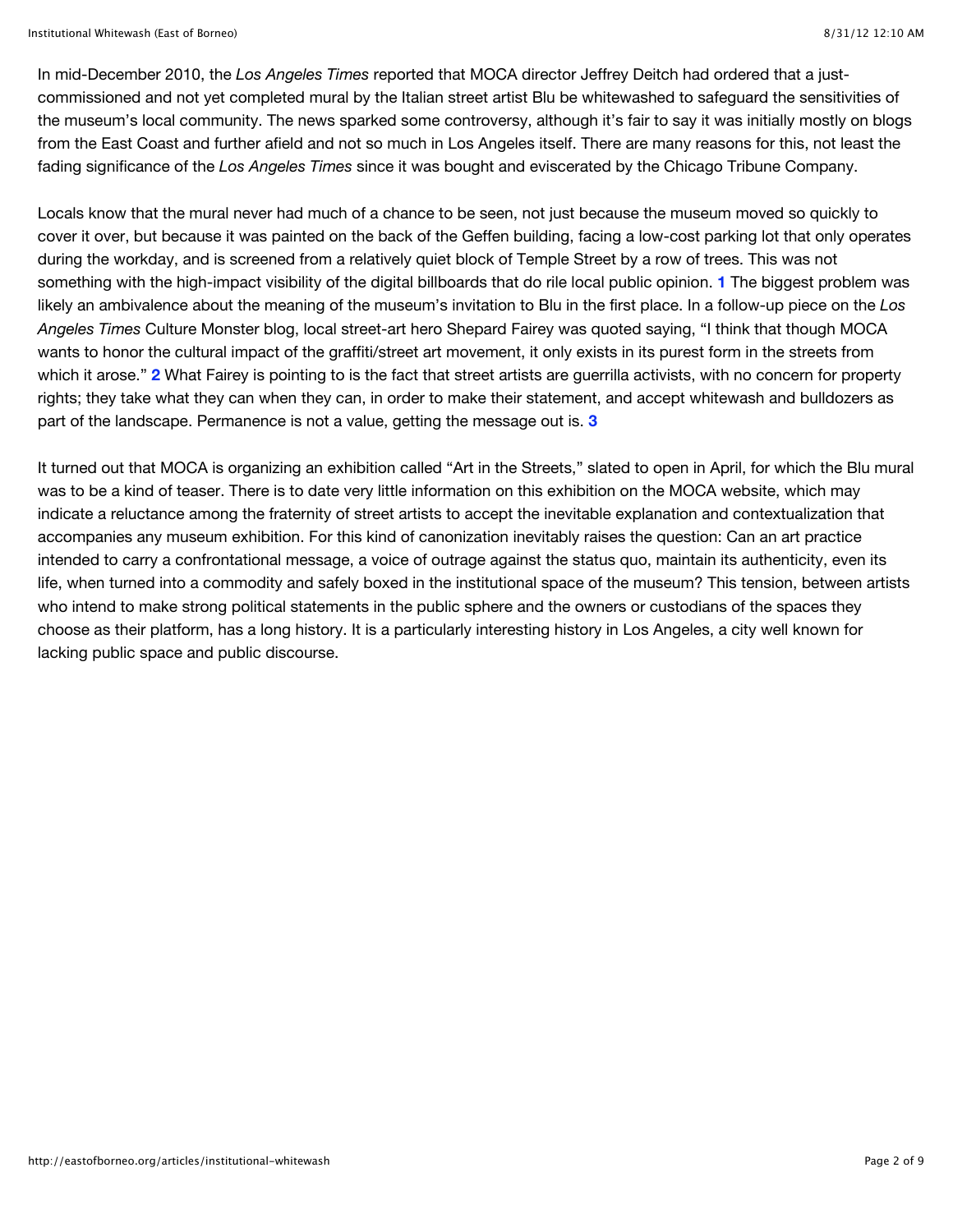

A guerrilla performance at MOCA's Geffen Contemporary in early January used projected graffiti to protest the whitewashing of a mural by Blu. Photo: Deborah Vankin.

Institutional whitewash has been an integral part of the story of outdoor mural painting in Los Angeles since David Alfaro Siqueiros invented the genre in the summer of 1932. (He was, of course, already established as one of the three great muralists of the Mexican Revolution, working in fresco techniques on walls sheltered from the elements.) Siqueiros arrived in the city in May of that year, escaping the likelihood that his ongoing confrontation with the postrevolutionary Mexican government would escalate beyond house arrest, and embarking on what would be a whirlwind of creative action. While in Los Angeles for just seven months he mounted two exhibitions of paintings and prints; invented a method for painting on outdoor walls, and made three such murals; gave several lectures on the revolutionary implications of his new technique; published these talks in various local art magazines; and taught a class on fresco at the Chouinard Art Institute. He even found time to get married.

The outdoor murals inadvertently grew out of the fresco class. Siqueiros felt that the only way to teach the technique was through example, and he asked the owner of the school, Nelbert Murphy Chouinard, if he could create a fresco in the classroom. Already worried about his politics (and perhaps fearful that he would come up with something as insulting as Diego Rivera had done the year before at the California School of Fine Arts [now the San Francisco Art Institute], placing his own oversize butt at the center of a composition that honored workers and artists over patrons) Chouinard refused permission, offering instead an exterior wall in the school's sculpture court. **[4](http://eastofborneo.org/articles/institutional-whitewash#footnote-4)** Siqueiros leapt at the challenge.

The immediate problem to be solved was how to make a durable surface that would hold color. After consulting with the architects Richard Neutra and Sumner Spaulding, Siqueiros came up with a method that used cement and various industrial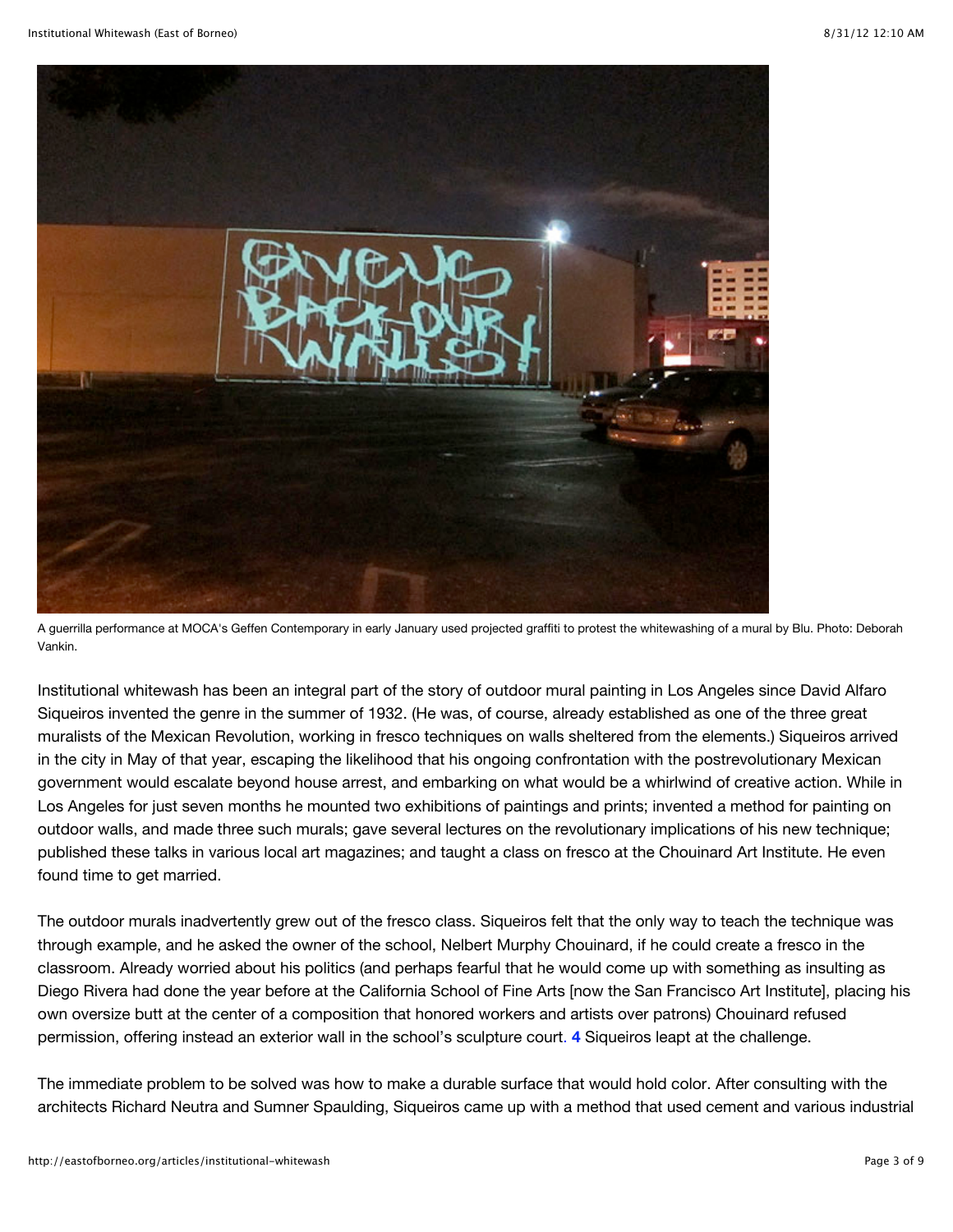coloring agents. The second problem was how to scale up and transfer the drawings onto the prepared wall, and after talking with friends in the movie business like Joseph von Sternberg, he decided to use electric–powered projectors. With these modern industrial techniques, his class—renamed the Bloc of Mural Painters—was able to complete the 19-by-24 foot mural, *Street Meeting*, in just a couple of weeks. The subject was a meeting of workers on the factory floor, and it depicted several life-size figures in the foreground with about a dozen smaller figures hanging from a mezzanine-like structure, watching the debate. Something like eight hundred people came to the unveiling of the mural on July 7, 1932, and already there was some scandal because the mural showed what looked like a union meeting at a time of labor unrest, with the extra frisson of an African American male depicted on equal footing with a white female. Within two weeks the entire work had disappeared, and it was unclear if this was the result of faulty technique—the color sinking into the stilldrying cement—or an act of censorship on the part of the school authorities. **[5](http://eastofborneo.org/articles/institutional-whitewash#footnote-5)**

Siqueiros seems to have been more excited by the possibilities of the new techniques he had discovered than disturbed by any possible censorship. He gave several talks at the John Reed Club (a Marxist club for artists and intellectuals) on the revolutionary potential of these new ways of working, including the idea of working as a collective. **[6](http://eastofborneo.org/articles/institutional-whitewash#footnote-6)** And in any case, within weeks he had a commission to create a much larger mural on the second floor of a building on Olvera Street, part of a plan to create an art and tourist center in what had been the long-neglected heart of the original city. His patrons here were the socialite Mrs. Christine Sterling, who had led the effort to renovate the area, and F. K. Ferenz, the manager of the Italian Hall building in the center of the development and the director of the Plaza Art Center, who was also a member of the John Reed Club and a Communist sympathizer. These two were in an unlikely alliance to create an ersatz Mexican village to promote better civic relations and better business, and they imagined a large decorative mural of tropical plants and wildlife as a capstone to their project. What they wanted was a lush and optimistic vision of "tropical America," a trophy ornament to top their vision of a colorful, folkloric village of thick adobe walls, red tiles and strumming guitars. **[7](http://eastofborneo.org/articles/institutional-whitewash#footnote-7)** Ferenz must have understood Siqueiros's politics, but maybe thought the clarity of the commission would guarantee an uncontroversial result.



Siqueiros's assistant Robert Bredeccio in front of *América Tropical* in 1932, before it was whitewashed.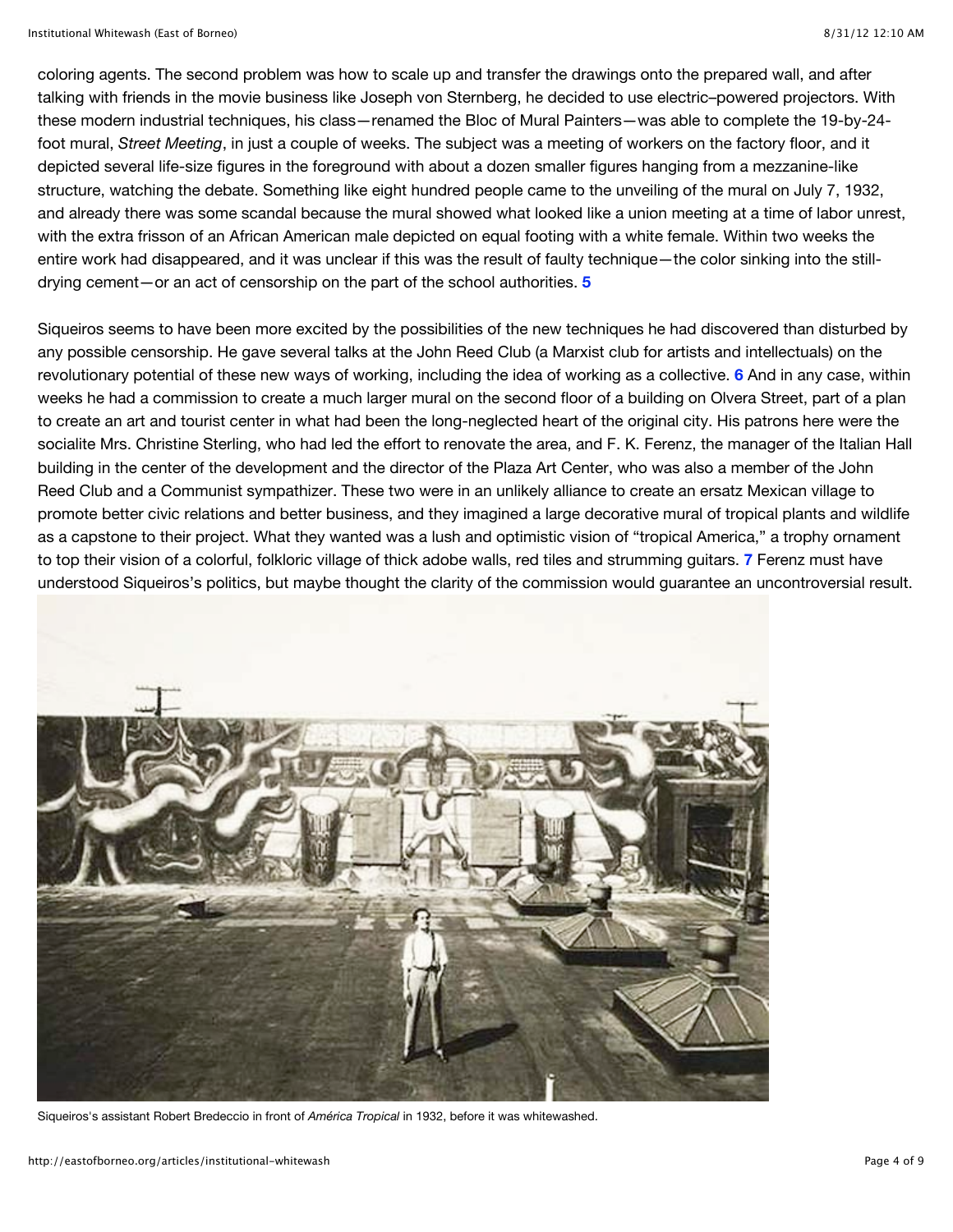Commission in hand, Siqueiros met with the Bloc of Mural Painters to decide on an approach and soon came up with a plan to indict the historical weight of colonial oppression in Central America. **[8](http://eastofborneo.org/articles/institutional-whitewash#footnote-8)** The overall design featured a crumbling Mayan temple overtaken by the bulging roots and limbs of giant ceiba trees, and the collective worked around the clock to complete the 1,800 square feet in less than three weeks, adding two armed campesinos crouching on a red pedestal to the top right corner of the painting before ceding the field to Siqueiros himself, who then worked through the final night alone to add the central figure of a mestizo peasant crucified under an American eagle. Once completed it was clear that the crouching figures were attempting to shoot the eagle in a symbolic representation of revolution. The mural was unveiled to much consternation and scandal, and within a month, his visa renewal denied, Siqueiros was on his way to Argentina. Within 18 months, the only part of the mural visible from the street, the armed insurrectionists, had been whitewashed. **[9](http://eastofborneo.org/articles/institutional-whitewash#footnote-9)** Shortly thereafter the entire work was painted out. The whitewash did not cause as much outrage in the press as had the image itself.

Before leaving Los Angeles Siqueiros managed to paint one more mural, and the fact that it still exists today helps underscore the multiple ironies of context and ownership that play out across the decades of political mural art. This last piece was entitled *Portrait of Mexico Today* and was painted in a covered patio at the Pacific Palisades home of the film director Dudley Murphy. **[10](http://eastofborneo.org/articles/institutional-whitewash#footnote-10)** It depicts the Mexican "strongman" Plutarco Elías Calles, whom Siqueiros considered a traitor to the revolution (and who had effectively forced Siqueiros into exile), with bags of money and a gun. Opposite the menacingly unmasked criminal cower some women and a child, near the bodies of two murdered workers. It is a trenchant work, but made safely at a distance from its target—and behind the gates of a private residence.

The Bloc of Mural Painters—whose members included Luis Arenal, Reuben Kadish, Phillip Goldstein (later Philip Guston), Harold Lehman, and Sanford McCoy (an older brother of Jackson Pollock)—went on meeting after Siqueiros's departure. Determined to keep their focus on contextually vital political content, they continued to experiment with cement as a potentially radical vehicle for their art and, responding to the problem presented by private property, developed a system for making portable murals. Together they made a series of these mural works for a planned exhibition at the John Reed Club on New Hampshire Avenue in Los Feliz. As Harold Lehman explains, their two themes were "the exploitation of labor by capital in America, and the other was the persecution of the Blacks." **[11](http://eastofborneo.org/articles/institutional-whitewash#footnote-11)** The exhibition was to open in mid-February 1933, but on the evening of February 11, following a tip that a Communist organization was meeting, the Los Angeles Police Department's "Red Squad" raided the club and destroyed three of the murals depicting elements of the Scottsboro Boys case. **[12](http://eastofborneo.org/articles/institutional-whitewash#footnote-12)** Various liberal arts groups protested this act of official vandalism by the Los Angeles Police Department, with one group, the Intelligent American Fellowship, based at West 106th Street, likening the raid to an act of the Ku Klux Klan. Captain William Hynes of the Red Squad rebutted these charges, saying at a press conference that the John Reed clubs were part of the international Communist Party and that the "so-called 'Japanese Press Conference' who were to hold a chop suey and social are, in reality, a group of Japanese Communists." **[13](http://eastofborneo.org/articles/institutional-whitewash#footnote-13)** He did not offer any other rationale for the destruction of the artworks.

Discouraged, the artists of the Bloc soon dispersed, some to Mexico, others to New York, and the legacy of radical mural painting remained quiescent for several decades. Siqueiros's *América Tropical* lay forgotten under its layer of whitewash until the paint began to peel away, in the late sixties, and the historian Shifra Goldman photographed the devastated mural, which launched a long campaign to restore and preserve it. **[14](http://eastofborneo.org/articles/institutional-whitewash#footnote-14)** The rediscovery of Siqueiros's presence in the city coincided with a new period of political activism and helped ignite an enthusiasm for mural painting across Southern California. This is typically understood as an expression of Chicano pride, but in fact many different ethnic groupings used outdoor murals to stake their place in the broader cultural history of the city. In addition, many nonpolitical artists saw murals as a way to expand their work beyond the confines of studio and gallery. Much of this work was done on the sides of small businesses and on freeway walls, water channels, and other spaces without the means or infrastructure to ensure longevity. Just as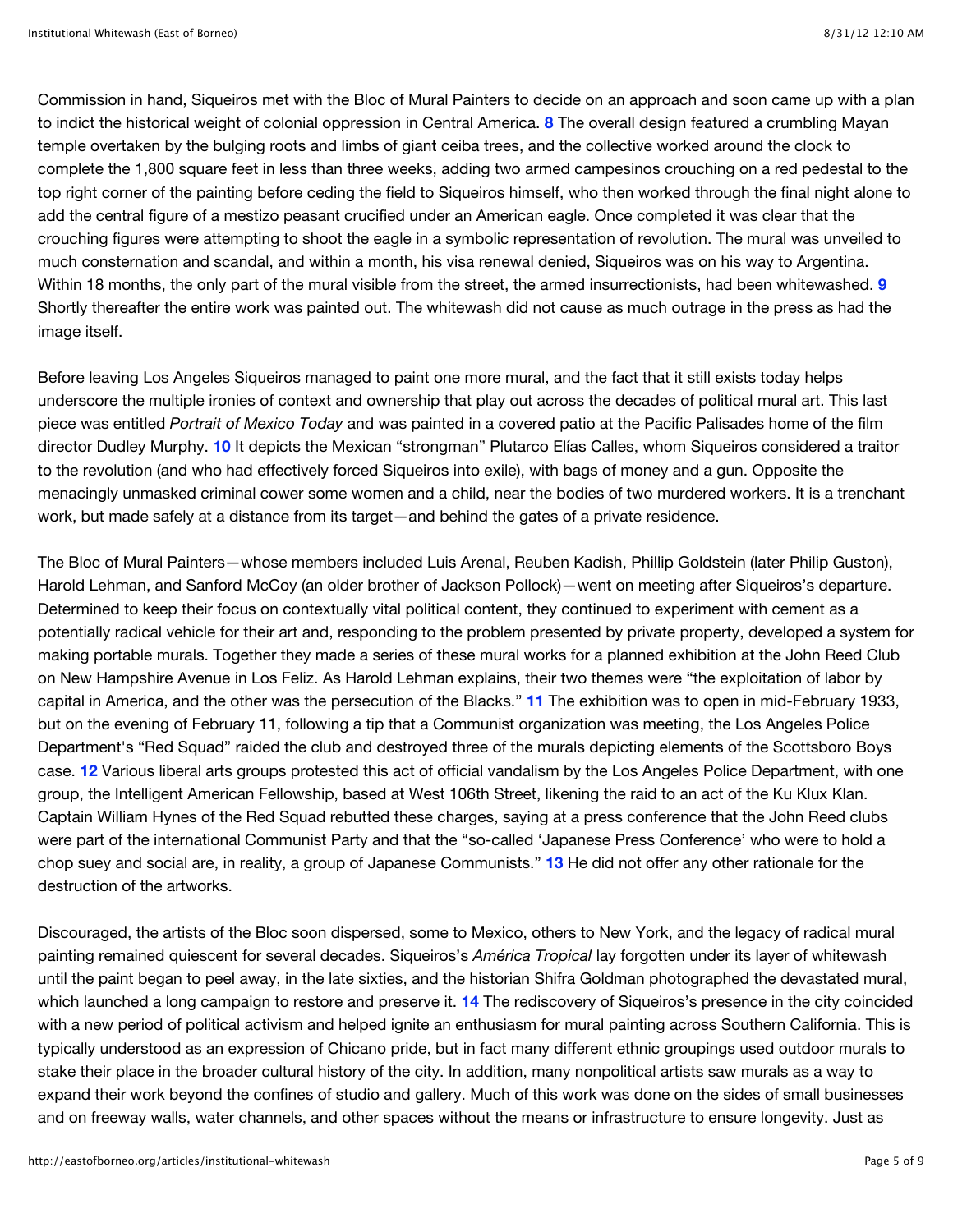Siqueiros's murals were made possible by technical innovations, most of these later murals were made possible by improvements in acrylic paint, which allowed artists to paint directly on many surfaces. But no paint is lightfast, and the California sun began to bleach the color out of these works quite quickly. Over the years various ownership changes, community changes, and a lack of interest and money have allowed many murals to fade away, get covered in gang tags or simply be whitewashed. **[15](http://eastofborneo.org/articles/institutional-whitewash#footnote-15)**

But sunlight and disinterest have not been the only enemies of outdoor murals; there have also been several instances of a more active suppression. In 1984 Barbara Carrasco, already well established as a banner maker and muralist for César Chávez and the United Farm Workers, was commissioned by the Los Angeles Community Redevelopment Agency (CRA) to make a mural for the Olympic Games, which was to be held in the city for the first time since the summer of 1932, when Siqueiros was beginning work on *América Tropical*. Planned to be a mural of similar dimensions, Carrasco's *History of Los Angeles: A Mexican Perspective* incorporated a number of vignettes from that history within the stylized strands of hair flowing behind a gigantic profile portrait of a young Chicana woman. In a prefiguring of Deitch's recent decision, officers of the CRA found two of these vignettes—one depicting a mass lynching of Chinese workers and the other the internment of Japanese Americans—likely to offend, and decided against installing the mural.



Kent Twitchell, *Ed Ruscha Monument* (in progress), 1978. Courtesy of the artist.

Not every case of mural destruction has a political undercurrent, and two of the most significant in legal terms involve the oddly spiritual and deeply unconfrontational work of Kent Twitchell. In 1986 his well-loved mural *The Old Lady of the Freeway* was painted out by the owner of the building on Temple Street that supported it, in order to make way for a billboard. Citing the California Art Preservation Act of 1980, Twitchell took the landlord to court, and a monetary settlement was reached in 1992. In a strange repetition, another work by Twitchell, a giant, full-figure portrait of Ed Ruscha on the side of a government-owned building on Olympic and Hill in downtown, was whitewashed in 2006. This time Twitchell sued the US government and 11 other defendants, using the federal Visual Artists Rights Act as well as the California statute. **[16](http://eastofborneo.org/articles/institutional-whitewash#footnote-16)**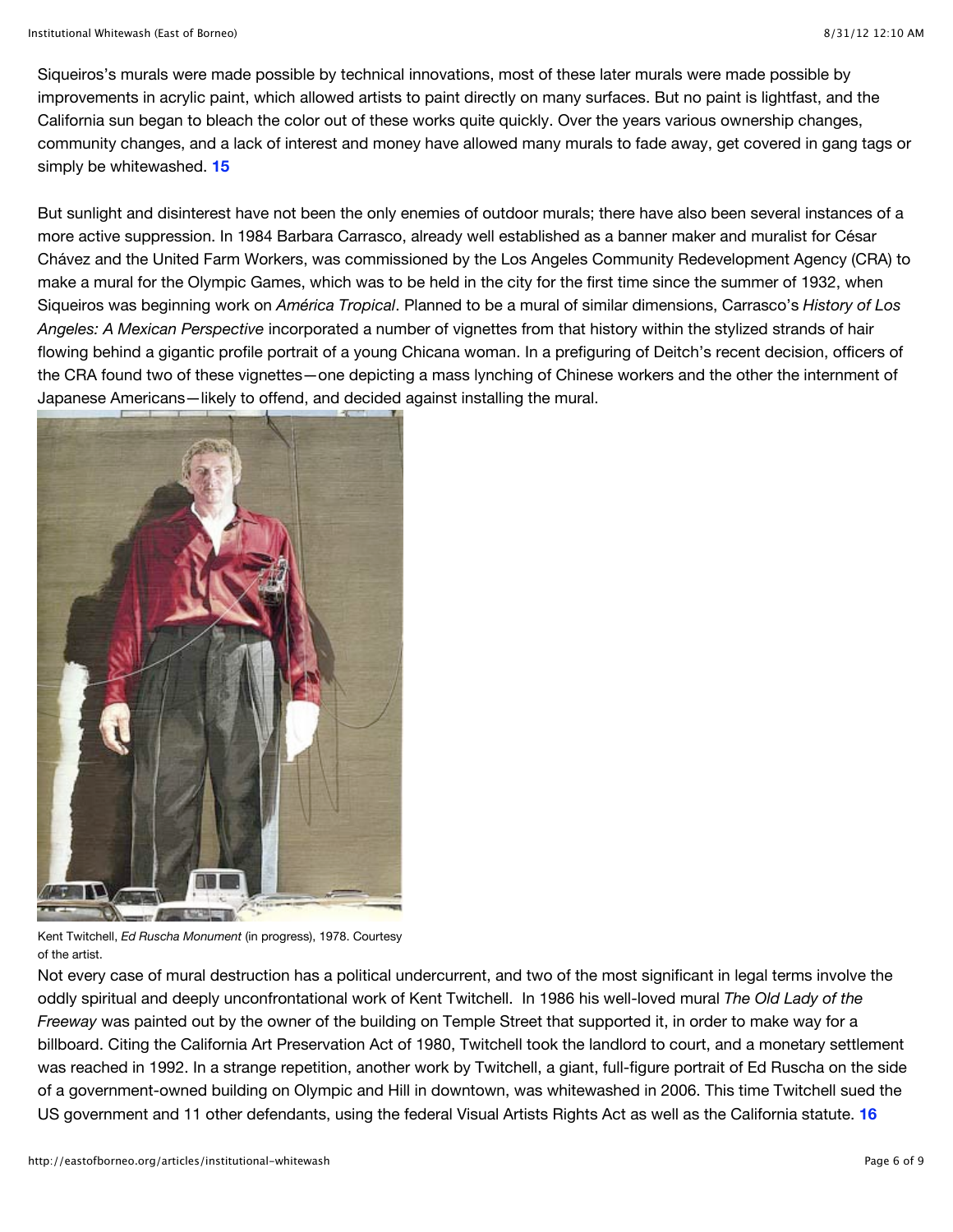Both laws prohibit the "desecration, alteration or destruction" of works of public art unless the artist is given ninety days notice to remove the work. Twitchell settled this case for a record \$1.1 million in 2008.

One evening in the wake of the recent whiteout at MOCA, a group of activists gathered at the parking lot on Temple facing the now empty wall. Using a laptop and a portable laser projector they presented a short program of protest, culminating in an image of Blu's lost work with the word censored across its face as if stamped. **[17](http://eastofborneo.org/articles/institutional-whitewash#footnote-17)** There will always be a place for decorative wall painting, and artists will continue to find relevant uses for the mural genre, but the limits of the materials the paints and walls—and the inevitable conflicts with property owners and their rights surely indicate that the mural has passed into history as a vehicle for political expression. Better to follow Siqueiros in seeking modern-day postindustrial techniques, as these protesters did. The portability, brightness, and high definition of the image, plus the ability to introduce motion and interactivity, provide politicized street art with a whole new world of possibility. It will be interesting to see if these new technical developments spur a significant new outpouring of public art with political intent.

## **endnotes**

- 1. In addition, the work itself does not appear to have been one of Blu's strongest or his most innovative response to a low-visibility situation. In 2008 he used some out of sight locations in Buenos Aires and Berlin to make this mural-inaction video that has since gone viral.
- 2. It is worth noting that before coming to MOCA, Deitch represented Fairey, and that the final show at Deitch Projects was "**[May Day](http://www.deitch.com/projects/sub.php?projId=302)**[," Fairey's shout-out to working class heroes of the ages. Christopher Knight, "](http://latimesblogs.latimes.com/culturemonster/2010/12/shepard-fairey-weighs-in-on-mocas-mural-controversy.html%20)**Shepherd Fairey Weighs in on MOCA's Mural Controversy**," *Los Angeles Times*, Dec. 14, 2010.
- 3. Artist Charles Gaines recently discussed these conflicts in his essay, **["Free Speech and Property Rights,"](http://clancco.com/wp/2011/01/06/free-speech_museums_artists_charles-gaines/)** published January 6, 2011 on the website CLANCCO.
- 4. In keeping with its location at the San Francisco Art Institute, Rivera's 1931 mural, *The Making of a Fresco, Showing the Building of a City,* is more about making art than confrontational politics. It shows a group of painters on scaffolding at work on a mural of a giant machine operator. The centrality of Rivera's butt seems more a joke than a jibe, and the work as a whole is more contemplative than any of Siqueiros's provocations.
- 5. The mural was discovered more or less intact under a heavy layer of whitewash in the kitchen of what is now a Korean church in June 2004, and efforts continue to find a way to restore it. See David Ebony, "Siqueiros Mural Rediscovered," *Art in America* (April 2005).
- 6. In a lecture entitled "The Art of the Cement Fresco" given at the John Reed Club in 1932, Siqueiros said: "The skeleton process of working is this. First drill gun or hammer clean the wall, making holes to improve the solidity of the application, and generally roughen the surface making that peculiar texture which is necessary for cement frescoes. Second, the cement is put on in small patches, just like the old lime plaster used to be put on, and the color is applied with the air gun while the cement is wet. Third, after the cement has crystallized, it is waxed with a mineral wax. This wax is more permanent than the old waxes used, animal waxes decompose easily." In an article entitled "The New Fresco Mural Painting" in the July 2, 1932, issue of *Script* magazine, Siqueiros reworks this description of his working method, adding, "We worked as a collective group, the entire project being directed and executed by those most talented or experienced in the various phases of the problem." Both quotes taken from documents from the Collection of the Getty Research Institute and the Collection of the William Clark Memorial Library, UCLA, respectively, that were on display in the exhibition **["Siqueiros in Los Angeles"](http://theautry.org/exhibitions/siqueiros)** at the Autry National Center in Los Angeles.
- 7. Historic postcard, ca. 1950, showing Olvera Street, an idealized Mexican village in downtown Los Angeles.
- 8. "Naturally, when the manager made his request, he thought we would paint an *América Tropical* bursting with joy, colors, dancing; but this could not be the Latin American tropics. Brazil was dominated by the Ford house; it was in the Brazilian tropics where generals are sold out to English imperialism and tear the country apart. These tropics are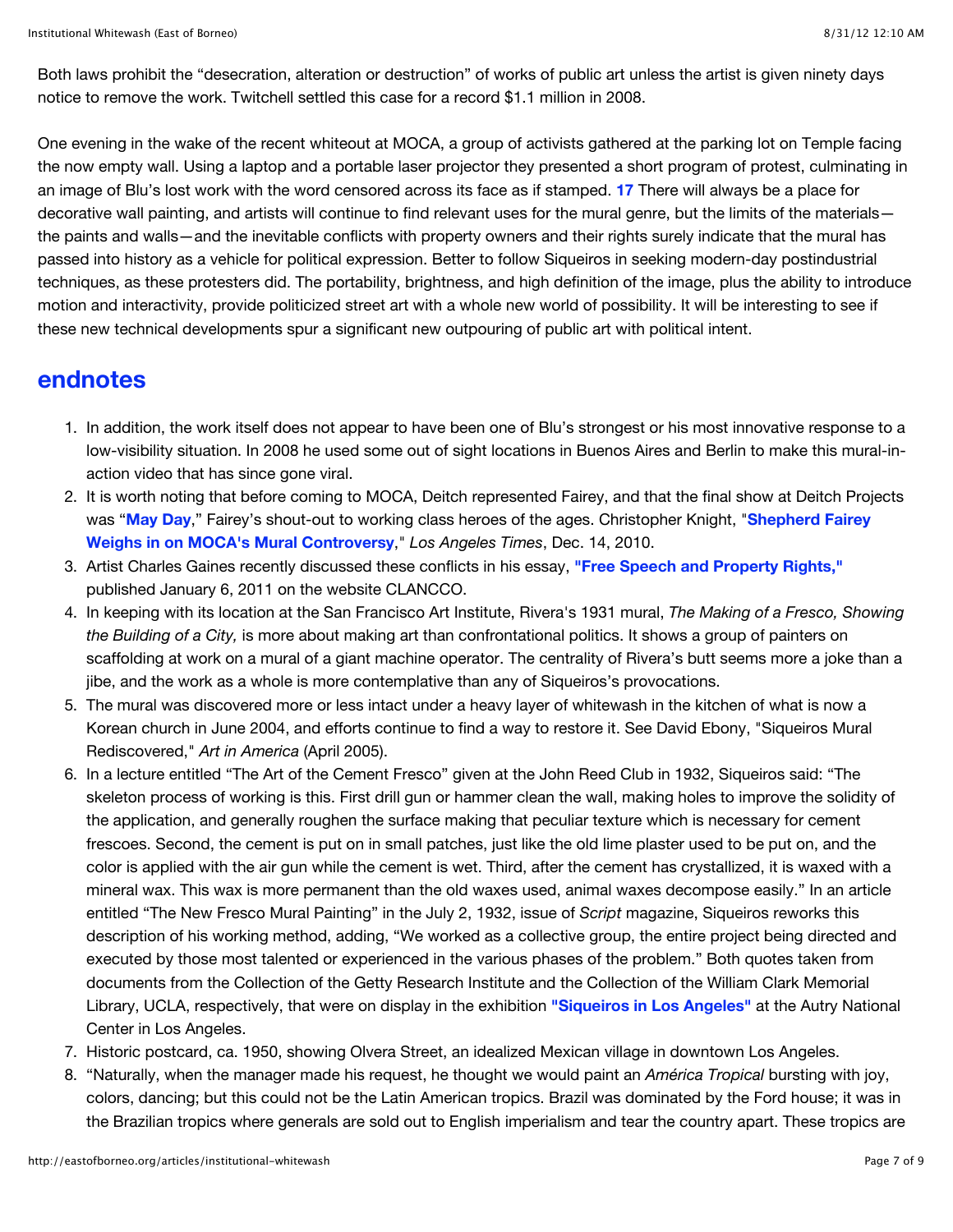exploited by the allied bourgeoisie from the diverse imperialistic nations the same way as tropical Mexico is, where Indians work in gum factories for a petty pay, and where there is no authority but that of the imperialistic company itself. A bitter drama is taking place in the tropical regions of Mexico which we all know; a drama of Biblical dimensions of peoples without rightful autonomy, geographically rich cultures which are starving. So we painted, as best we could, the Mexico of Latin America." David Alfaro Siqueiros, cited in Irene Herner, "What Art Could Be," *Convergence: Autry National Center Magazine* (Fall 2010): 21–22.

- 9. "A week ago fifteen feet of the fresco was whitewashed, thus hiding it from the street. This brings up once more the question of artist rights versus owner's rights.… But property right is, finally, the right of money, which is not always synonymous with good judgment. The fresco is not destroyed, but merely partially covered. Someday we may find that decisions of this kind will be referred to properly constituted boards on which art and property are both represented." Arthur Miller, *Los Angeles Times*, March 18, 1934, cited in Luis C. Garcia, "Siqueiros in Los Angeles: Censorship Defied," *Convergence: Autry National Center Magazine* (Fall 2010): 41.
- 10. *Portrait of Mexico Today*, pictured above in its original location, is now in the collection of the Santa Barbara Museum of Art.
- 11. Harold Lehman, quoted in Lynn LaBate, "David Alfaro Siqueiros and the Chicano Mural Movement in Los Angeles," *Convergence: Autry National Center Magazine* (Fall 2010): 27.
- 12. It is still shocking to read of the deeply ingrained institutional racism of the period. The Scottsboro Boys case began as a brawl between two groups of young men riding a freight train through Alabama. The African American group beat the whites and threw them off the train, and in retaliation the whites alerted the authorities, spicing their report with charges of rape. As a result the blacks were almost lynched by a mob, and were run through a series of appalling prejudicial trials which seesawed up and down the entire appellate system, with the lives of the defendants always in the balance. The first ruling by the US Supreme Court, returning the case to Alabama on the grounds that there had not been an adequate defense, was returned in early November 1932, and would have formed the backdrop to these paintings. For more on the Scottsboro case, see Douglas O. Linder's **[website](http://www.law.umkc.edu/faculty/projects/FTrials/scottsboro/scottsb.htm)** on famous American trials.
- 13. From an undated 1933 copy of *Daily Illustrated News*, under the headline "Red Squad Head Defends Police Procedure," UCLA Special Collections, Charles E. Young Research Library.
- 14. Now, after years of neglect and many false starts, the City of Los Angeles and the **[Getty Conservation Institute](http://www.getty.edu/conservation/field_projects/siqueiros/)** are working to open a reconstructed version of Siqueiros's *América Tropical,* with a viewing platform and an interpretative center, in time for the eightieth anniversary of the work in 2012. Above: schematic design by Pugh + Scarpa Architects.
- 15. This pervasive neglect is amply documented in Judith Baca's **[appeal](http://www.savelamurals.org/now/index.php)** for city help in establishing funds and protocol for restoration. One example is the disrepair of Willie Herron's seminal work from 1972, *The Wall That Cracked Open*, before it was painted over by graffiti abatement workers.
- 16. The 1990 Visual Artists Rights Act is available online at the Cornell University Law School's **[website](http://www.law.cornell.edu/uscode/17/106A.html)**.
- 17. See Deborah Vankin, **["Street Artists Hold Protest Performance at MOCA's Geffen Contemporary"](http://latimesblogs.latimes.com/culturemonster/2011/01/street-artists-protest-moca-geffen-contemporary-blu.html)** in the *Los Angeles Times*, January 4, 2011.